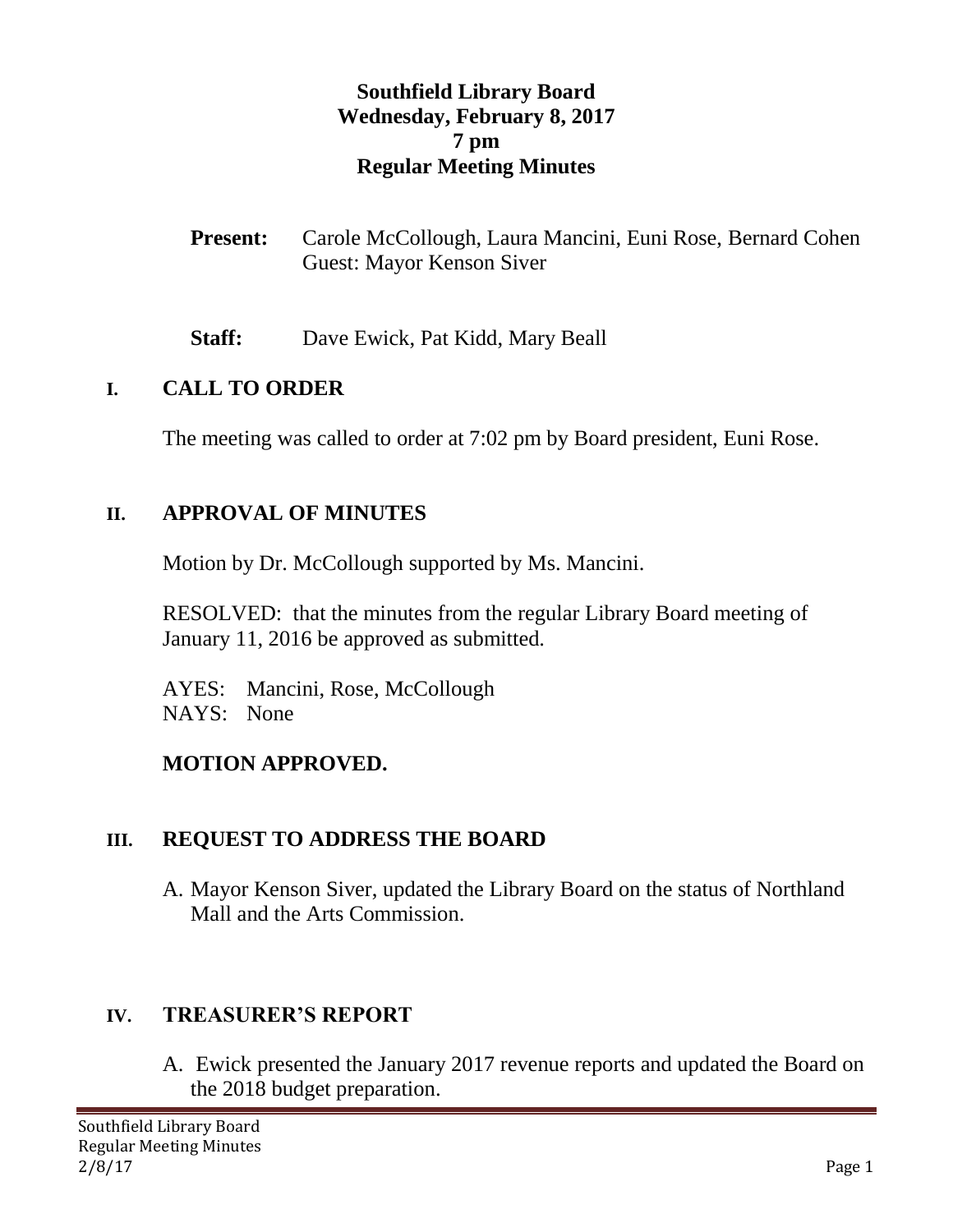Motion by Ms. Mancini, supported by Dr. McCollough

RESOLVED: that the Treasurer's report of February 8, 2017 be approved as submitted.

AYES: Mancini, Cohen, Rose, McCollough NAYS: None

## **MOTION APPROVED.**

### **V. REPORTS**

- A. Deputy Librarian's Report: Mary Beall
	- Building Update: Roof inspection to be conducted in the Spring.
	- Staffing Update: Rhonda Terry, Human Services Director will meet with management team to discuss services offered. Anne Kabel, Adult Services Coordinator will be retiring in June 2017.
- B. Director's Report: LBA approved additional cost for teen lighting project. More information needed by LBA regarding compressor cost and warranty between a new or refurbished compressor. Also, approved was the upgrade of the security system with additional cameras and lighting.

## **VI. OLD BUSINESS**

A. There was no old business to address.

## **VII NEW BUSINESS**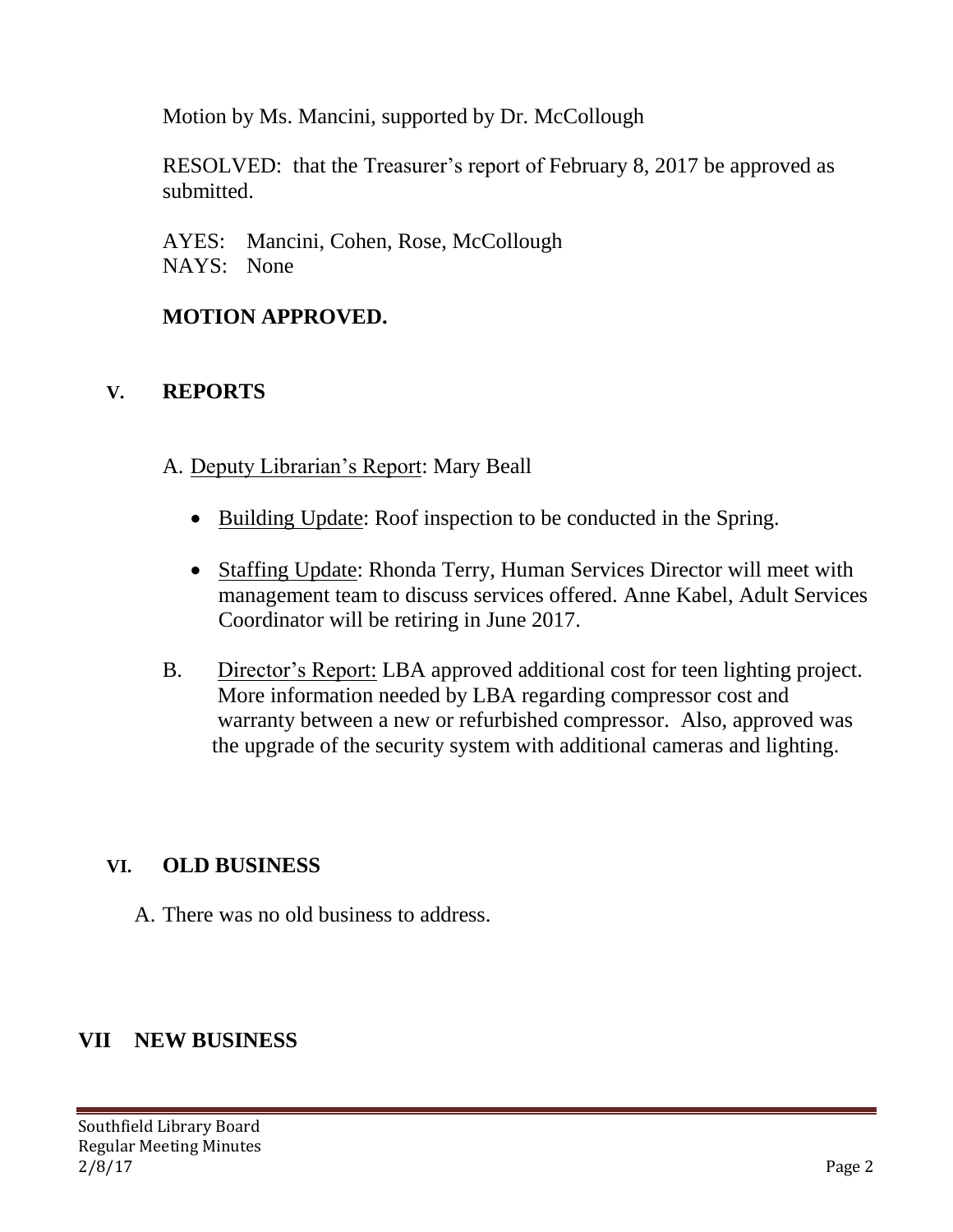**A.** Library Board discussed request from City of Southfield Accounting to regarding additional vacation time for City Librarian Dave Ewick. Motion by Mr. Cohen supported by Ms. Mancini.

RESOLVED: that the vacation allotment for Mr. Ewick be approved and submitted to the City of Southfield Accounting for five weeks of vacation.

AYES: Mancini, Rose, McCollough, Cohen NAYS: None

## **MOTION APPROVED.**

- **B.** Mr. Ewick discussed appropriateness of language and the need to adhere to the agenda with Board members.
- **C.** Mr. Ewick informed the Board that Administrative Assistant Pat Kidd will no longer be involved in taking the minutes for the Board meeting due to the nature and discussion of confidential information. Minutes will be taken by the Board Secretary Ms. Selman.

## **VII ALL OTHER BUSINESS**

Programming: Mr. Ewick distributed copies of the new edition of At Your Library.

Correspondence:

Other :

# **VIII PUBLIC COMMENTS**

NONE.